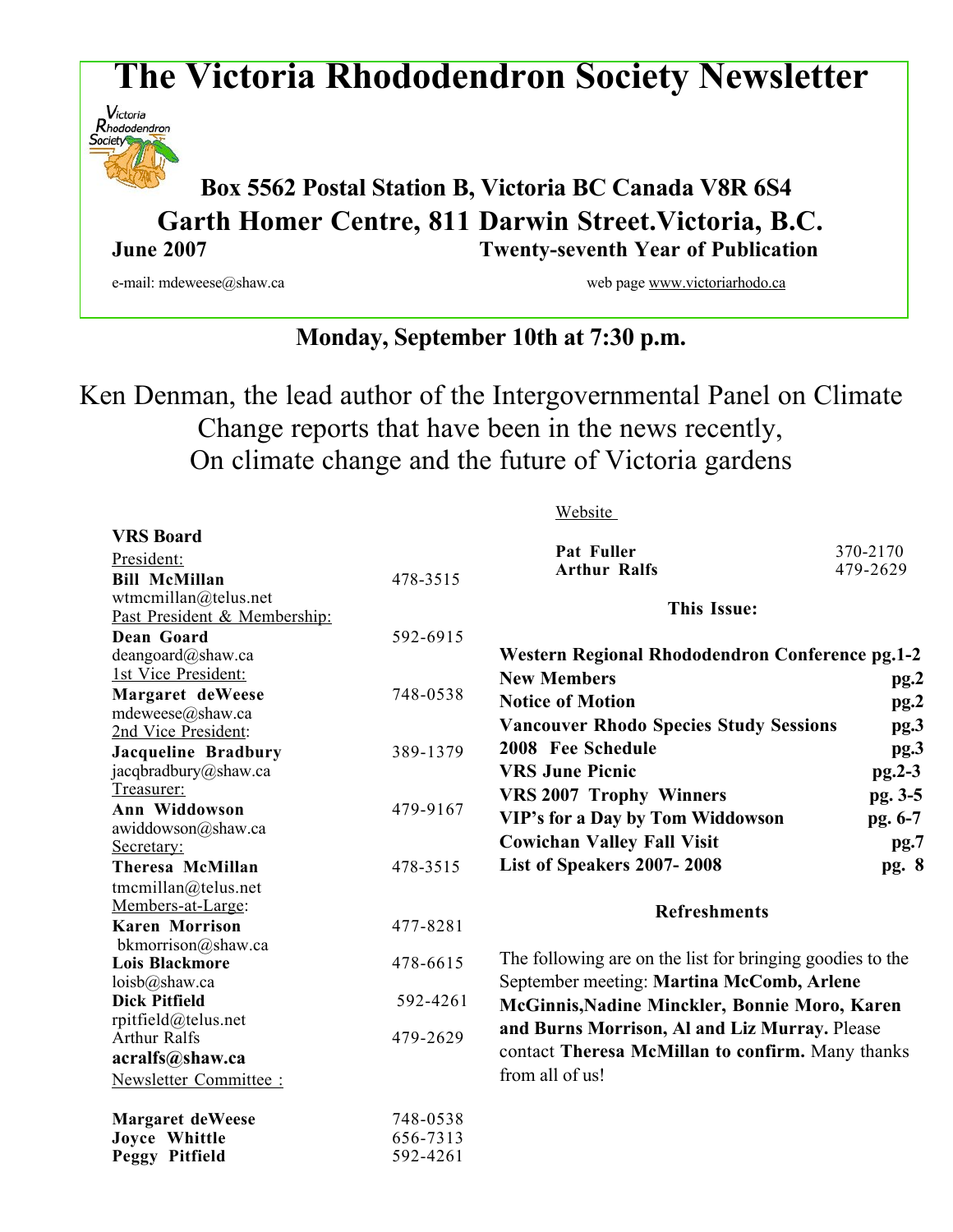## **Western Regional Rhododendron Conference September 21 to 23, 2007 Best Western Agate Beach Inn Newport ,Oregon**

#### Hi fellow ARS members,

My name is **Donna Sell**, and I'm a member of the Portland Chapter of ARS helping out with publicity. I'd like to draw your attention to the newly added event of the Western Regional Rhododendron Conference to be held September 21 to 23, 2007 at the Best Western Agate Beach Inn in beautiful Newport on the Oregon coast. We have a great lineup of speakers from around the world, ready to share their knowledge and passion for plants and gardening peppered by some of the keenest humor west of NYC! There will be panel discussions, plant sales, garden tours, raffles and auctions. Specifics, including the registration form can be found on the following link: http://www.rhodies.org/temp/westernregional2007.pdf It will also be in the next ARS journal.

You may contact me by either email at 2donna@boardermail.com or phone: 503-670-1728.

Best regards and we hope to see you there!

### **Welcome New Members**

#### **Thurston and Mary Kay Lacalli write:**

We moved to our present home, on Renfrew Road near Mt Tolmie, 5 years ago. The property has a number of large Douglas fir, medium-sized cedars and oaks and, finally revealed after a year of stripping away ivy, extensive areas of natural rock. My original concept for the garden was that it should have a natural look, with an under-story of not-too-bushy plants to complement the large trees. Moss, ferns, Japanese maples and shaped conifers would give year-round interest and an overall Japanese look, with a token representation of plants with summer flowers. I thought as well that this would suit the soil, derived largely from decayed oak leaves and conifer needles, and renewed automatically for me every year. I was especially interested in experimenting with lepidote rhododendrons, for their woodsy look and delicate leaves, and also on the assumption that they

would not require as much water as bigger-leaved shrubs.

Fat chance. In the event, I discovered that establishing nursery stock in marginally improved soil with next-tozero moisture retention, invasive networks of conifer roots, and resident populations of at least 4 weevil species, requires real dedication. To date I've planted over a hundred rhodos, mainly dwarf or small forms, and they are only now, after several years, beginning to prosper. But I'm still picking off weevils on a daily [nightly, actually] basis. Greatest satisfaction so far has come from Bob's Blue, which flowers massively without fail, Anah Kruschke, which survives in a really sunny hot spot, and Mt. St. Helens among the deciduous rhodos, for it's beautiful multi-tone flowers, fading from bright orange to salmon-pink. My experience with cedar roots suggests that williamsianum hybrids do better than most, but I've had real problems getting azaleas established. I think the main problem is that the comparatively deep pots used widely by nurseries encourage rhodos, and especially azaleas, to become severely pot-bound, and I wonder when they will twig to the problem and substitute shallower, broader pot that better suit the natural pattern of root growth. Mortality among the little baby plants would be so much less. In summary, many frustrations, but we already have a garden that I cannot leave in April, for fear of missing even a part of the sequence of spring flowers

### **Nadine Minkler**

**Margaret Argue writes:** I am really a hardy plant kind of person though I grow a few rhodos and, I might add, not particularly well! My garden is exposed seaside and has avery high water table year round. I joined because I am convinced that I would learn more about rhodos and their care. I confess to being pretty much ignorant about them**.**

**Doug and Barbara Newton** write: We joined the VRS in order to be able to exchange information with other members and to learn about propagation from the experts in the society.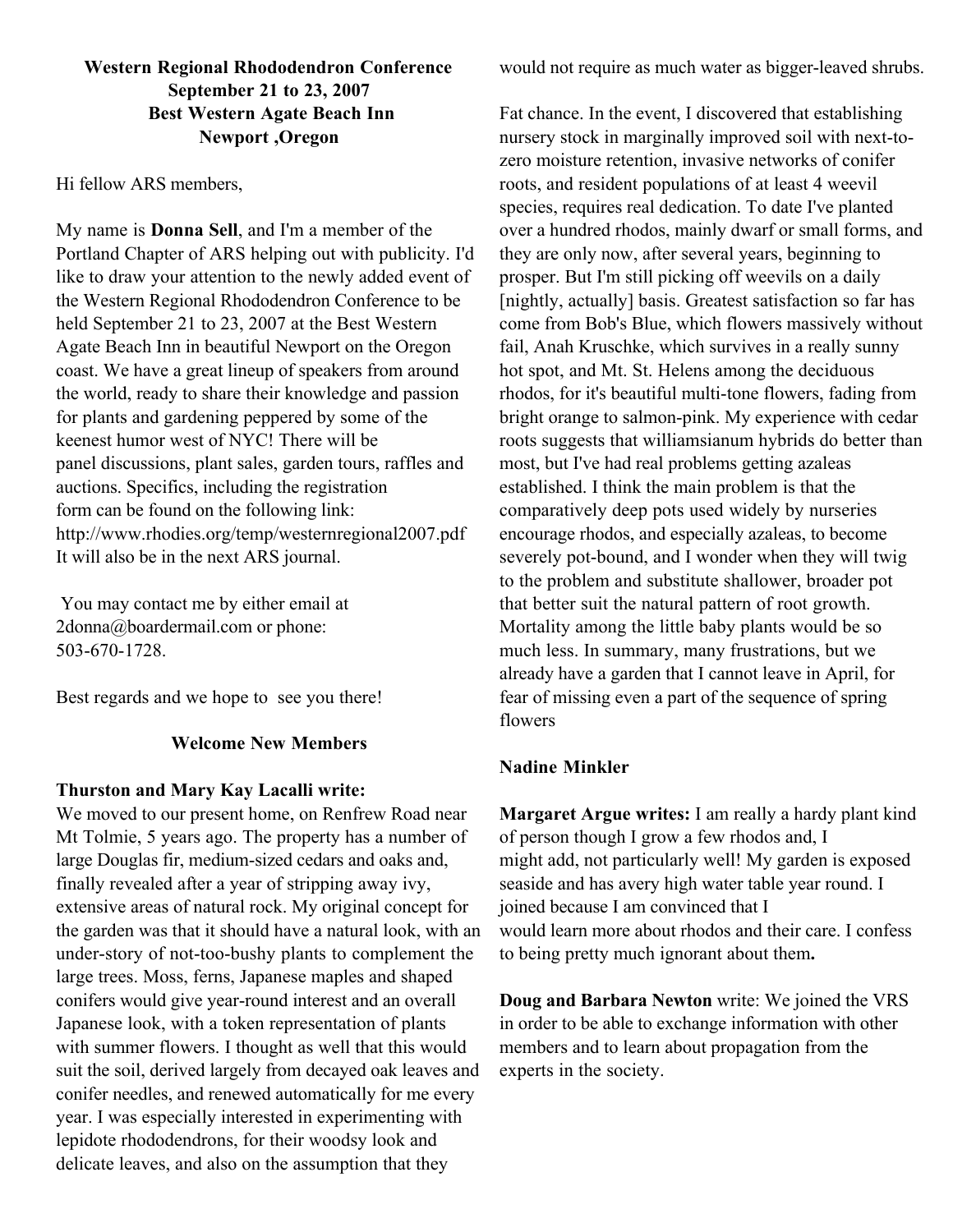# **Notice of Motion**

A motion will be brought forward at the October meeting to allocate monies for a bursary of \$250 for a student of the Pacific Horticulture College program and operating grants of \$400 each for Glendale Gardens and Woodland (Horticulture Centre of the Pacific) and Abkhazi Garden.

# **Spring Species Study Sessions**

These study sessions will be Canadian based in Vancouver and given by **Douglas Justice** out of the UBC Botanical Gardens. Registration will be limited to 35 so if you are interested please contact **Bill McMillan**.

# **VRS Fee Schedule for 2008**

ARS Full Membership \$50 VRS Membership \$25 Associate Membership \$10

### **Meeting Driver Volunteers**

A sheet will be passed around at the September meeting for volunteers to pick up members who no longer drive at night. Your name and phone number will be available to those who would like a drive for the meetings and then he/she or they will contact you prior to the meeting.

#### **June Picnic**

The 2007 VRS Picnic was successfully held in the garden of **Ann and Tom Widdowson**, 4635 West Saanich Road . Forty eight intrepid souls bundled up and arrived bearing food, plants, chairs and an appetite! Dean and his wife, Ann, cooked the barbecued salmon to perfection and we thank them for doing this. Each person had a couple of chances to win from a grand selection of donated plants, the majority being our favourite genus, the rhododendron. Trophies from the Show and Sale were presented to the following winners at this very friendly social occasion. The sun shone and the garden glowed with late blooming rhododendrons . Many thanks to Ann and Tom for providing us with such a venue.

# **ARS Bronze Medal Ian Duncan**



The Citation reads:

**The Victoria Rhododendron Society is pleased to bestow its Highest Award, the Bronze Medal, to Ian Duncan in recognition of his many contributions over the years.**

**In the past Ian has been a Board member, Chairman of the annual VRS Show and Sale, and won the Abkhazi Plate. For the 2005 ARS convention he did yeoman work in preparing the opening video presentation, organizing audio-visual support and taking on many other tasks throughout the event.**

**Today Ian continues to provide outstanding service to the Club on an ongoing basis. Each year he organizes his vacation time so he can continue to spearhead set-up and tear-down for the Show as well as preparing the sound system in the hall. At virtually every meeting he is our expert technician to ensure that slide and digital projectors perform, tto roubleshoot and to ensure that the sound system is 'sound'.**

**In n summary it is with great pleasure that we award Ian the ARS Bronze medal to recognize his outstanding contributions to the VRS.**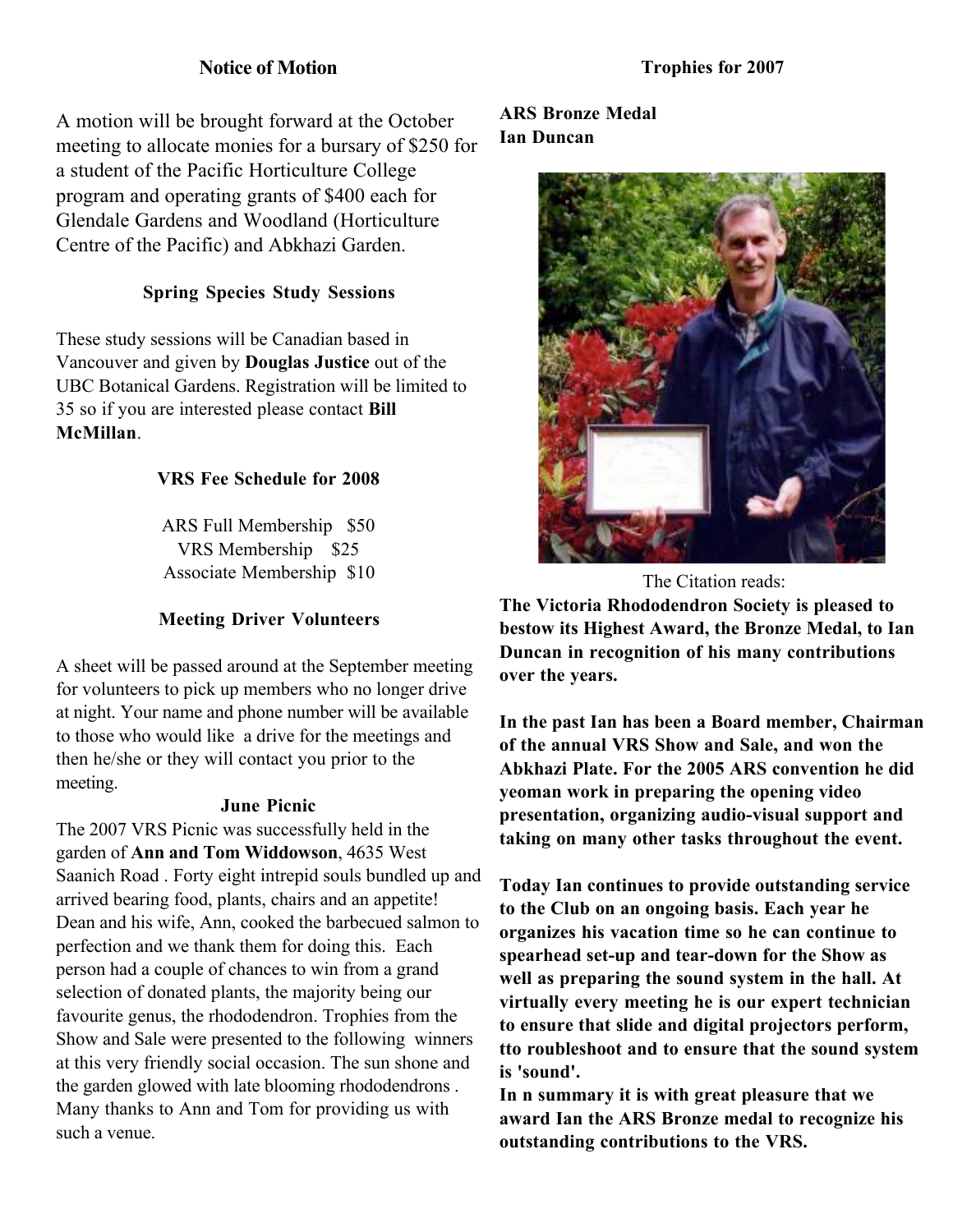# **Herman & Hella Vaartnou Plate**

Best Fragrant Rhododendron Truss or Spray (not an Azalea)

# **Burns & Karen Morrison**

R. edgeworthii



**Jean and Norman Todd Trophy** Best Lepidote Species in a Container **Norman Todd** R. litangense



**Mary's Memorial Cup** Best Rhododendron Companion Plant **M&J Massa (Mo and Johanna)**

# Fothergilla monticola



**The Jim Calder Memorial Trophy** Best Species Truss or Spray **Norman Todd** R. charitopes



**Mary Henderson Memorial Trophy** Best Hybrid Rhododendron **B&B Gordon (Bill and Betty)** R. "Horizon Monarch"



**The de Rothschild Challenge Trophy** Best Rhododendron in Show **B&B Gordon for** R. "Horizon Monarch"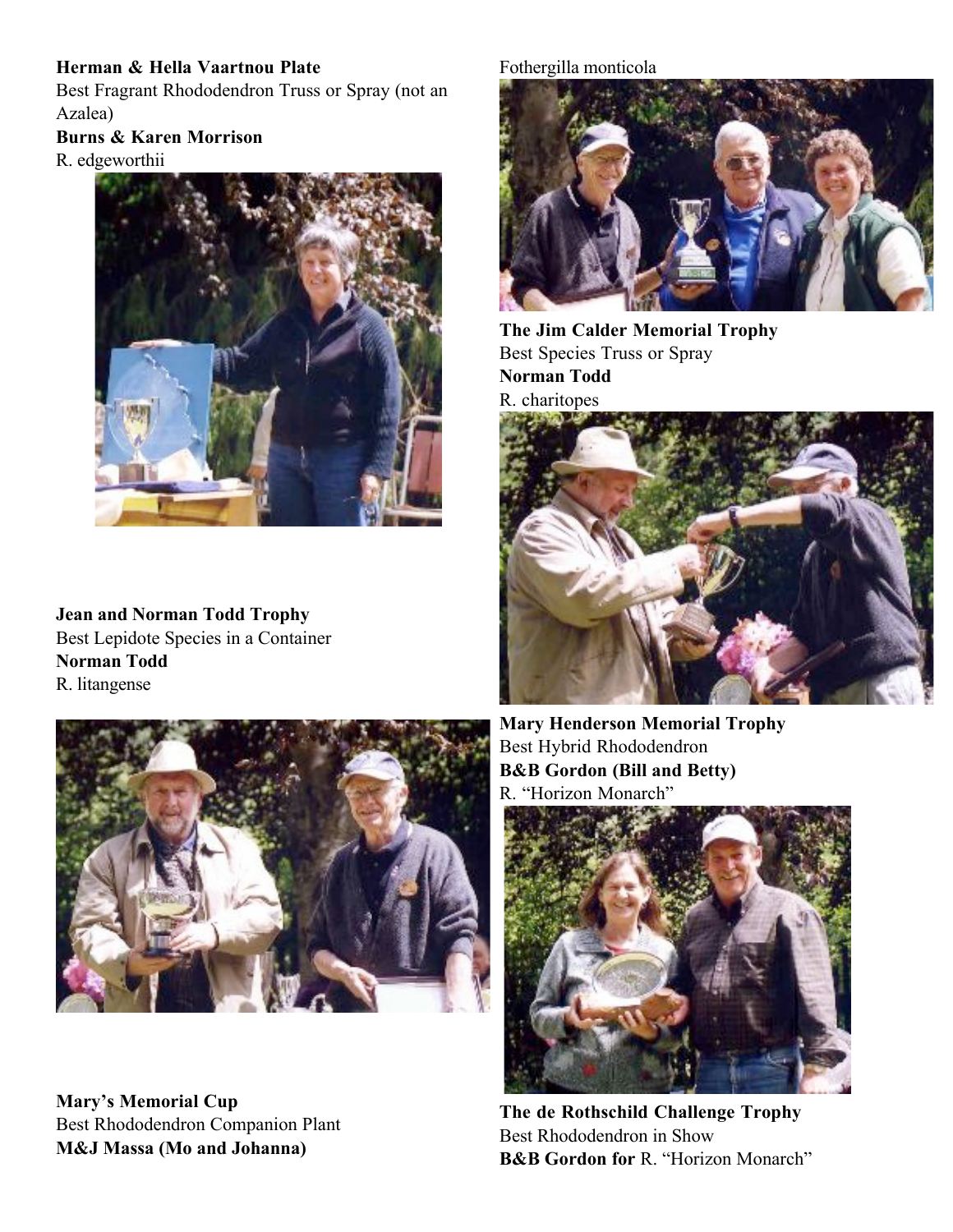

**The Gibson Memorial Trophy** High Aggregate **M&J Massa**



**The Webb Trophy** People's Choice **A.C. Brown** R. "Paprika Spiced"





**Angus and Mary Boyd Trophy** Best Entry by a Novice **Roy Blackmore** R. "Razorbill"

Thank you to **Johanna Massa** and **Dick Pitfield** for taking the photos at the picnic. The photos have been placed in a **special archival photo album** .

\*. Photo insert sheets will be made available for willing members at the September meeting to take home to choose eight 4 x 6 prints of their gardens for the album which will be kept on display at meetings.



**Princess Abkhazi Tray for Service Margaret deWeese**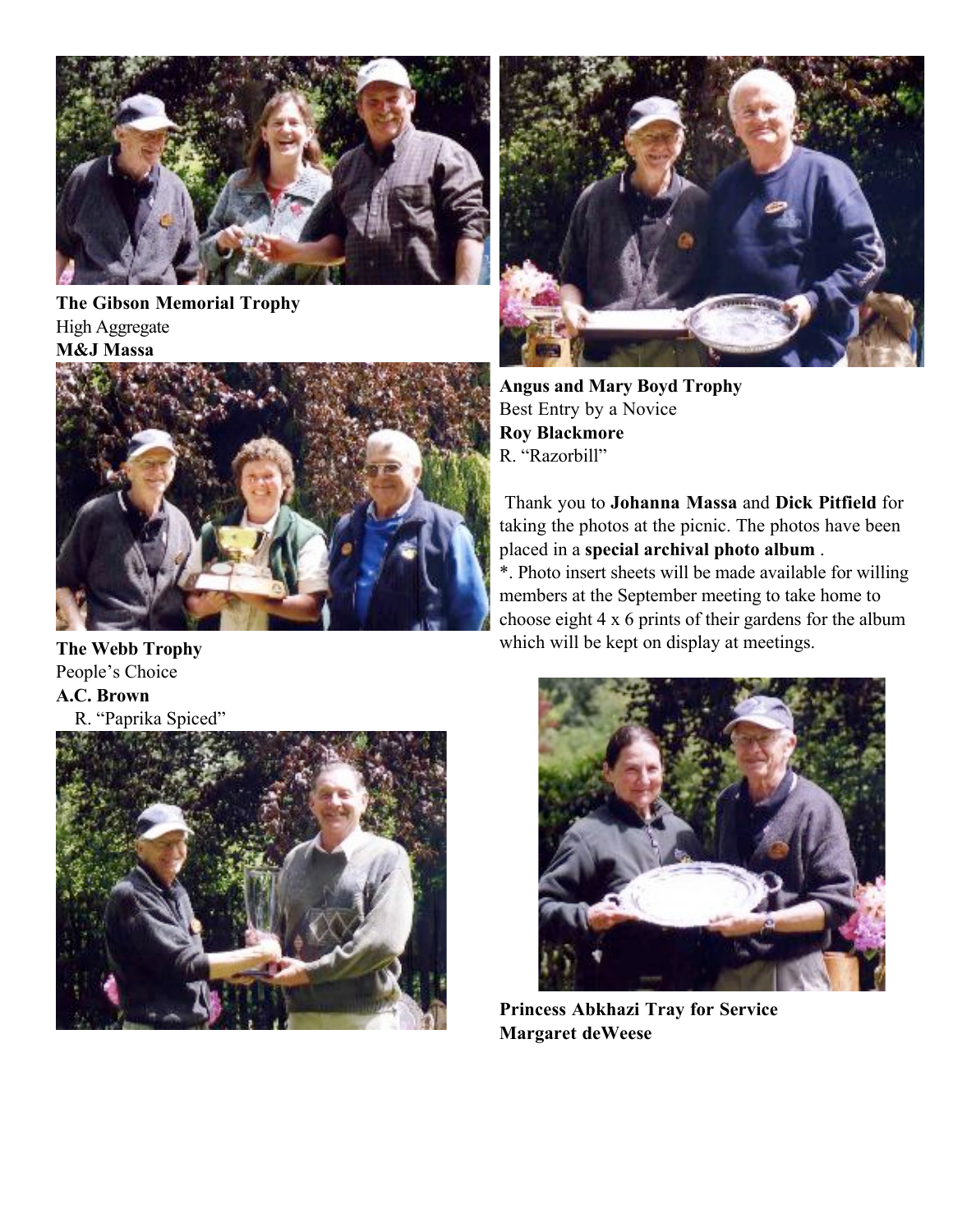The following two trophies will be presented at the September meeting **The Alex McCarter Bowl** Best NW Hybrid **Judy Gordon** R. "Elsie Watson"

**The George Fraser Memorial Trophy** Best Vancouver Island Hybrid **Norma Buckley** R. "Transit Gold"

**Tom Widdowson** has given us a most interesting account of Ann's and his trip to India which I think segues from the picnic in their most interesting 100 year old garden:

# **V.I.P.'s for a Day Tom Widdowson**

My father-in-law, **Dr. Leslie C. Coleman**, was Director of Agriculture for many years in Mysore Princely State, in south India. He founded the Coffee Research Station at Chikmagalur, the University of Agriculture at Hebbal (near Bangalore), researched various insect pests, and so on and so forth (sorry, no rhododendrons!). In 1934, towards the end of his stay in India, he organized the construction of a sugar factory at Mandya, just outside Mysore, even providing financial guarantees for it.

Ann had been told that there was a bust of her father in front of the sugar factory. When our friend Prasad offered to take us to visit Mysore on Thursday, she asked if we could stop at Mandya to take a picture of it. Sure enough, it was there, behind a chain-link fence and a sign saying "NO photography!". So we went around to the main entrance at the side, and had a chat with Security. "This is Dr. Coleman's daughter, who has come all the way from Canada, and would very much like to take a picture of his bust." Security seemed a bit doubtful, but phoned Management. Management said "Dr. Coleman's daughter?!! Bring her to our office right away!"

So we had tea and cookies in the manager's office, then moved to the assistant manager's office, then out to the bust, taking photographs all round. Prasad gave them his cell phone number, for the exchange of photographs, and we were off. Mission accomplished (we thought) and in only a couple of hours.

That evening in Mysore, Prasad's phone rang. "We would like to organize a reception on Monday in honour of Dr. Coleman's daughter and her husband." "I'm sorry, but I don't see how that is possible. Tomorrow, they are going up into the Biligirirangan Hills to visit the grave of Dr. Coleman's first wife. On Saturday, they are going to visit General and Mrs. Nanda up in the mountains in Coorg. Monday, they are returning directly to Bangalore, and Tuesday, they fly back to Canada." "No problem. We will send a car to pick them up at Coorg Monday morning, take them to the reception, and deliver them back to Bangalore by 6 PM."

I rather unkindly told Ann that she would have to make a speech, and that I would have my camera ready to make a video of it to amuse the folks back home. The car actually came up to Coorg Sunday evening, so that the driver would be sure of finding us in the morning. They arrived on the dot on Monday morning, and we were soon heading down to the plains.

Passing through a town near the large and successful Tibetan colony west of Mysore, we saw all sorts of activity, with monks and other Tibetans rushing around. Something was happening! As we reached the entrance to the colony, a banner stretched across the road "Welcome to H.H. the **Dalai Lama**!" made it all clear. The police waved us to a halt and we, together with a few hundred other people, settled down to wait. Finally, an unpretentious car appeared in the distance and came to a halt in front of us. A presentation was made. We did not see His Holiness, as he was in the side of the car away from us, but we got a good look at the presenter, who had to be the most beautiful girl in the colony. Then the car continued on into the colony, and we were on our way.

Our encounter with the **Dalai Lama** had made us late, but we made a rest stop (fortunately, it turned out) on the outskirts of Mandya. Arriving at the road leading to the factory, we saw a huge crowd by the side of the road. An accident? No, us! Somewhat reluctantly, Ann got out, and I fell in behind her. The high school marching band was there, as smartly turned out as its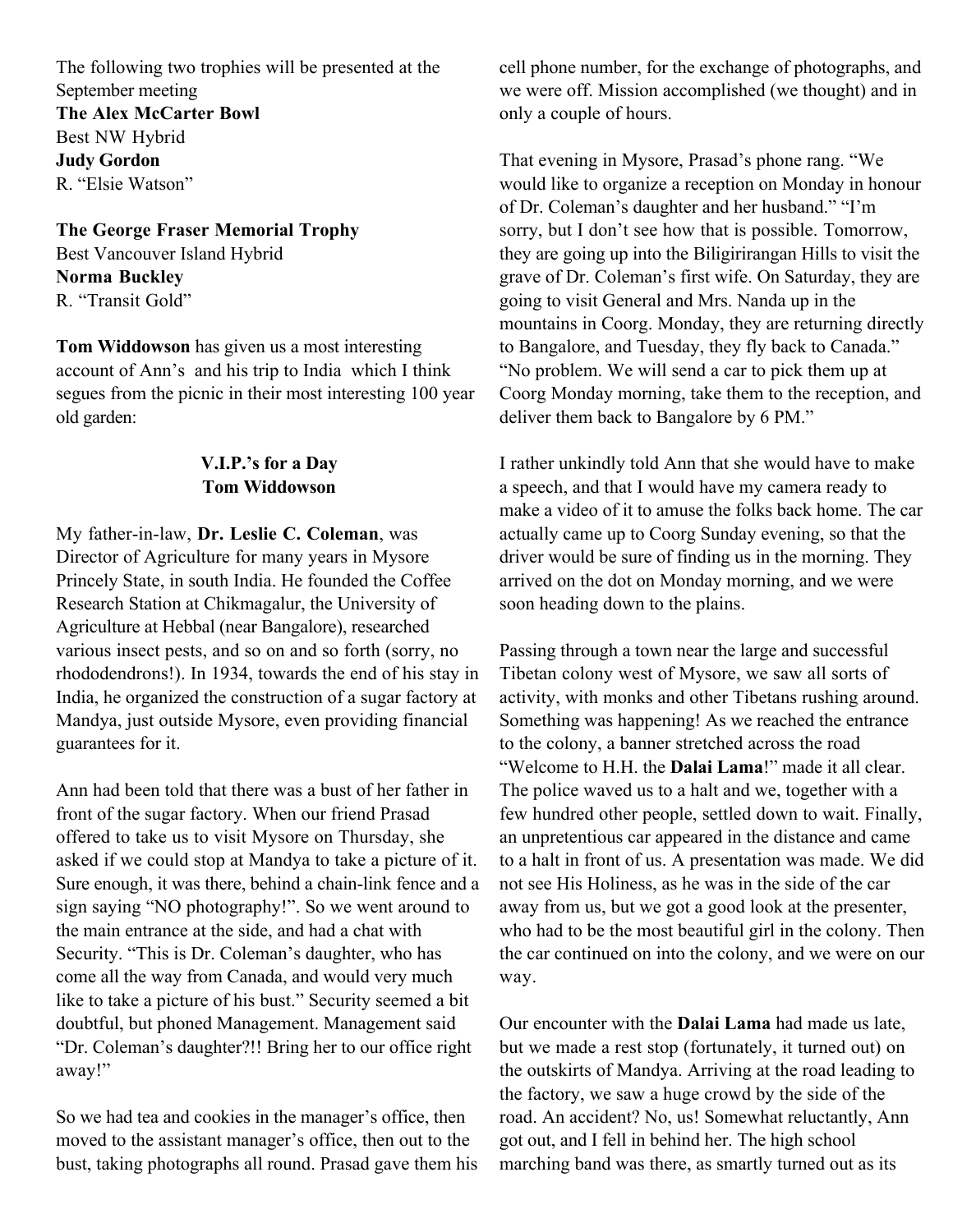American equivalents, but unlike them, all male. Marigold garlands were draped on us, and the drum major escorted us to a platform on the back of a pickup truck nearby. The band then set off at a slow march towards the factory, with the pickup following behind, halting at the potholes to avoid shaking us off. We waved graciously to the multitude; at least we hoped it looked gracious and not sheepish. We were given flowers to throw to them. It is not too easy, I found, to throw a flower. Many I threw to the women and children in the affordable housing behind a chain-link fence on our right fell short, to their evident frustration, but I finally got it right. A few of the boys kept up with us and made quite a collection; I hope they did not think that the one with the most would get a prize.

We turned in at the gate where Security had viewed us doubtfully Thursday afternoon and proceeded a couple of hundred metres past the works. At the administration building, we got off and continued with our way lined by school girls throwing flowers at us (some were pretty good shots). A platform had been erected in front of THE STATUE, with two thrones in the centre for us, flanked by lesser chairs for top management and a politician or two. I was provided with a white and gold turban (Ann said it suited me). More garlands around our necks. When we were disappearing, they were removed and more added, presumably provided by other interested parties. Bouquets of flowers, baskets of fruit …. The management gave us a box made of mirrors, which opened to show a portrait of Dr. Coleman (based on the bust, which was based on a photograph) with smaller portraits of the Maharajah, his Diwan (Prime Minister), and Mahatma Gandhi, together with a laudatory play on the letters of Ann's name. The union gave us a piece of marquetry (inlaid wood) about three feet long and 16 inches wide, with a special inscription.

A politician made a speech in Kannara, the local language. When you are on a platform with a politician making a speech, it is always difficult to maintain a proper expression of rapt attention. When the speech is in a language you don't understand, you wonder, is he telling a joke? Or is he saying something like "If the market for sugar does not improve, there will be layoffs."? Then the microphone was passed to Ann. She apologized for not speaking in Kannara, and thanked them for their wonderful welcome. She was encouraged

to say a bit more, and said it. Then it was my turn. I said much the same thing, and added that we were happy to accept the welcome on behalf of my father-in-law, Professor Coleman. This seemed to serve (being the No. 2 attraction has its advantages).

We then adjourned to the manager's office, where we were interviewed by the *Deccan Herald.* The subject of the bad market for sugar came up, and Ann said she hoped it would improve. Our driver then gathered up the gifts, flowers, fruit and garlands and we headed out of town for a quiet lunch at a roadside restaurant. He dealt with the formidable Bangalore traffic and delivered us back to Prasad's place right on the dot at 6 PM.

The next morning, there were sounds of much merriment from the servants' quarters as it turned out that the local Kannara television had a pretty complete coverage of our performance, starting with Ann's cautious emergence from the car and ending with my speech, and then repeated it. I must say that it looked not too bad. The Kannara edition of the *Deccan Herald* also had a feature article on us, with a colour picture.

The organization impressed us. Starting from 5 PM Thursday and over the weekend, the management laid on the car, the marching band, the schoolgirls, the politicians, the flowers, the fruit, and the gifts by Monday noon. The union gift was perhaps a customized off the shelf item, but the management gift must have been created from scratch. The event apparently went off without a hitch. The sugar factory, as an old fashioned piece of heavy industry, under state or cooperative ownership, must face an uncertain future in these days of privatization. We hope the people welcomed our visit as a hopeful omen, and not as a promise of more solid, material help. We did notice that they were into the production of ethanol, so maybe they will be able to ride the boom in that.

#### **Cowichan Valley Fall Visit**

**A trip to view Fall colour in the Cowichan Valley is being planned for October 20th. Those interested in carpooling to Maple Bay and Cherry Point please contact Margaret deWeese 250-748-0538.**